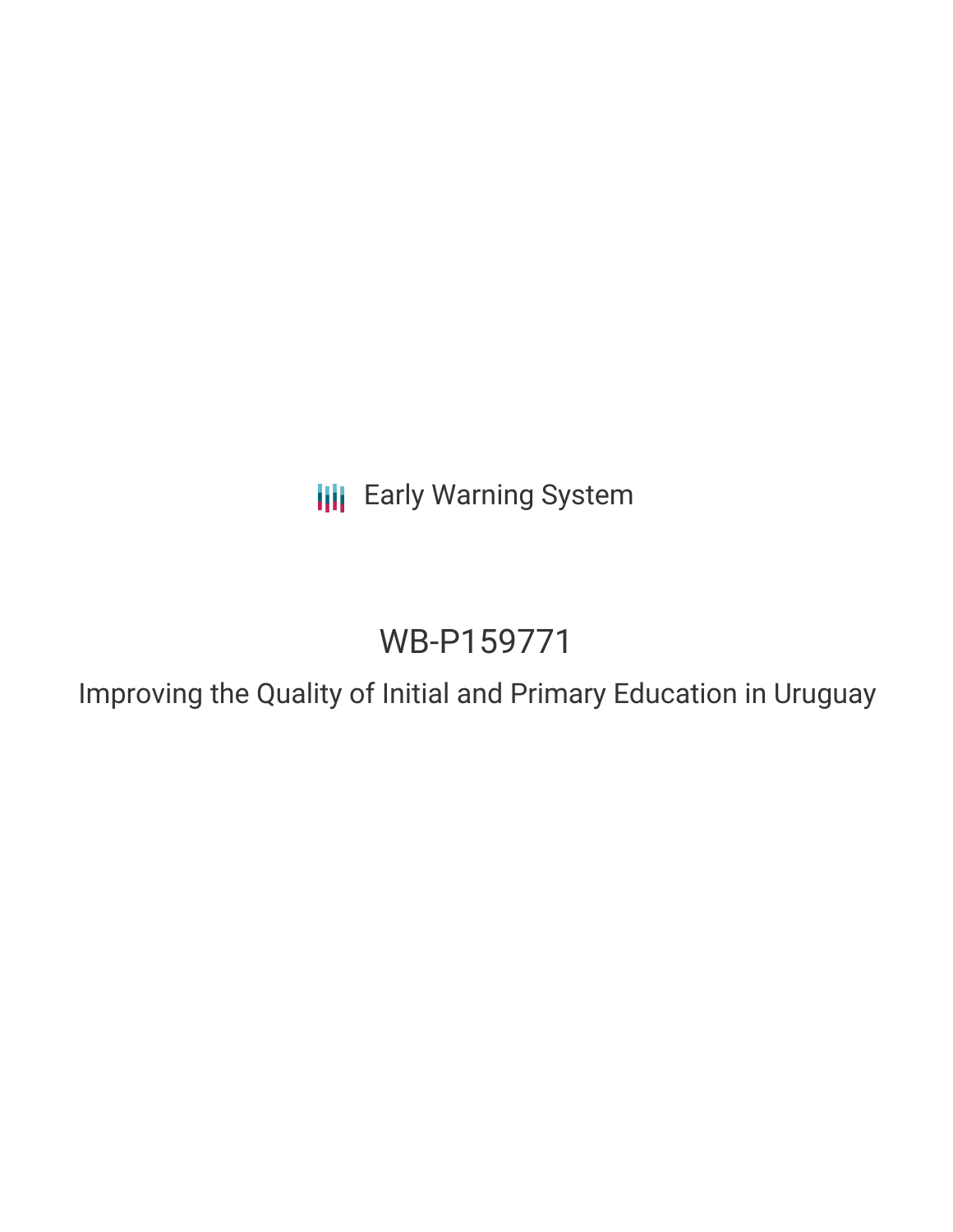

### **Quick Facts**

| <b>Countries</b>               | Uruguay                      |
|--------------------------------|------------------------------|
| <b>Financial Institutions</b>  | World Bank (WB)              |
| <b>Status</b>                  | Active                       |
| <b>Bank Risk Rating</b>        | B                            |
| <b>Voting Date</b>             | 2016-12-16                   |
| <b>Borrower</b>                | Oriental Republic of Uruguay |
| <b>Sectors</b>                 | <b>Education and Health</b>  |
| <b>Investment Type(s)</b>      | Loan                         |
| <b>Investment Amount (USD)</b> | \$40.00 million              |
| <b>Project Cost (USD)</b>      | \$59.00 million              |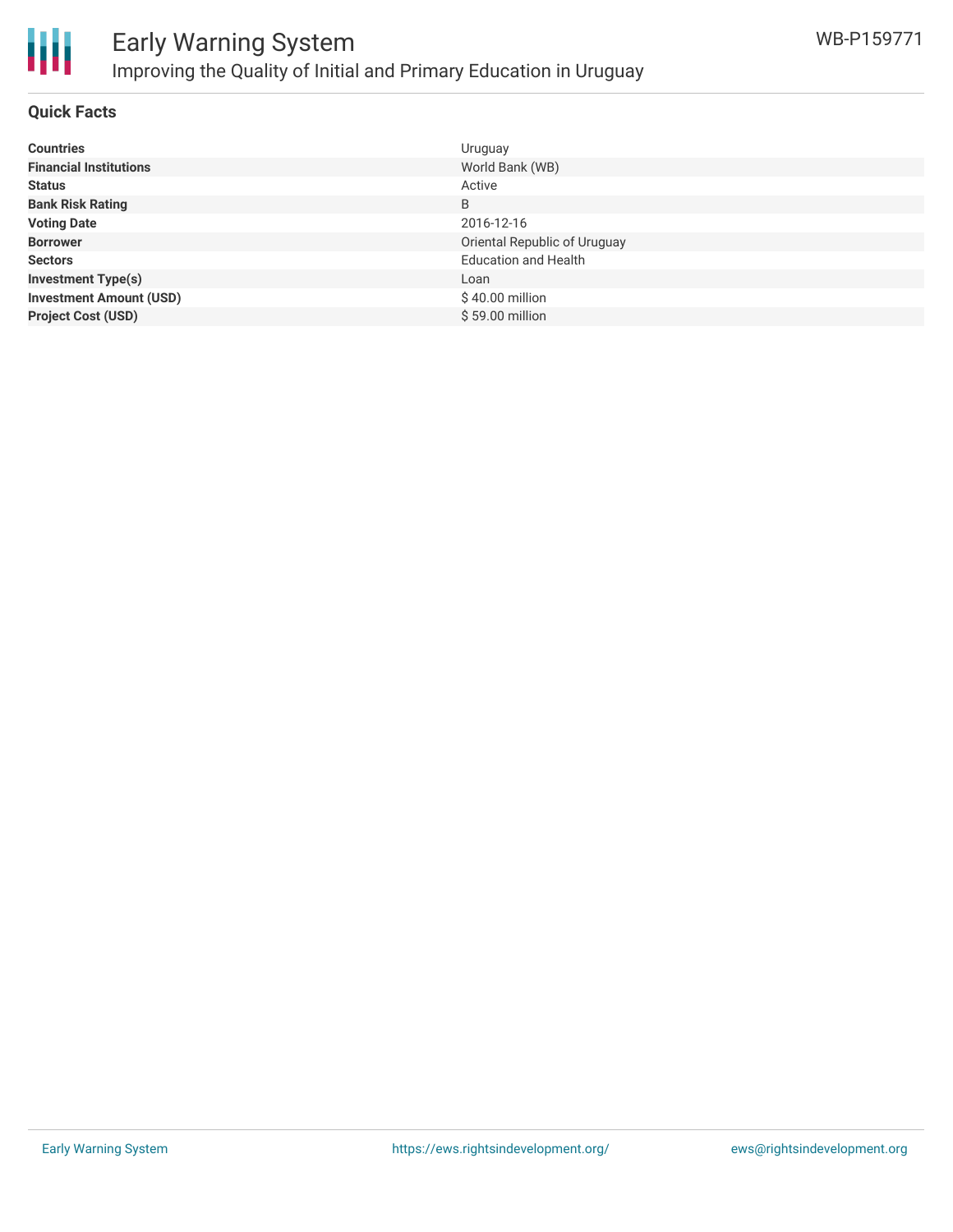

# **Project Description**

The development objectives of the Improving the Quality of Initial and Primary Education in Uruguay Project for Uruguay are to improve the teaching practices and the learning environment in early and primary education, as well as the internal efficiency in primary education, all in full-time schools (FTS), and to strengthen the evaluation capacity of the education system. The project is comprised of four components. The first component, early education, will provide support to increase access to early education for 3-year olds and to improve the quality of early education for 3 to 5 year olds. It consists of following subcomponents: (i) access to early education; and (ii) quality improvements in early education. The second component, primary education will: (i) support added class time (through the expansion of the FTS model), better use of additional class time (through school principal training), and improved physical environments; and (ii) improve teaching practices with a focus on the development of competencies, socio-emotional skills and the alignment of skills imparted with graduate profiles. It consists of following sub-components: (i) infrastructure in primary education; and (ii) quality improvements in primary education. The third component, transition between primary and secondary education, will improve internal efficiency in the short term by supporting students at-risk in their transition to lower secondary education and by helping articulate institutions in primary and secondary education through intra-level school partnerships. It consists of following sub-components: (i) strengthening the second cycle of primary education; and (ii) pilot alliances between primary and secondary schools. The fourth component, monitoring and evaluation system, will seek to improve the evaluation capacity of the education system as well as to ensure good management.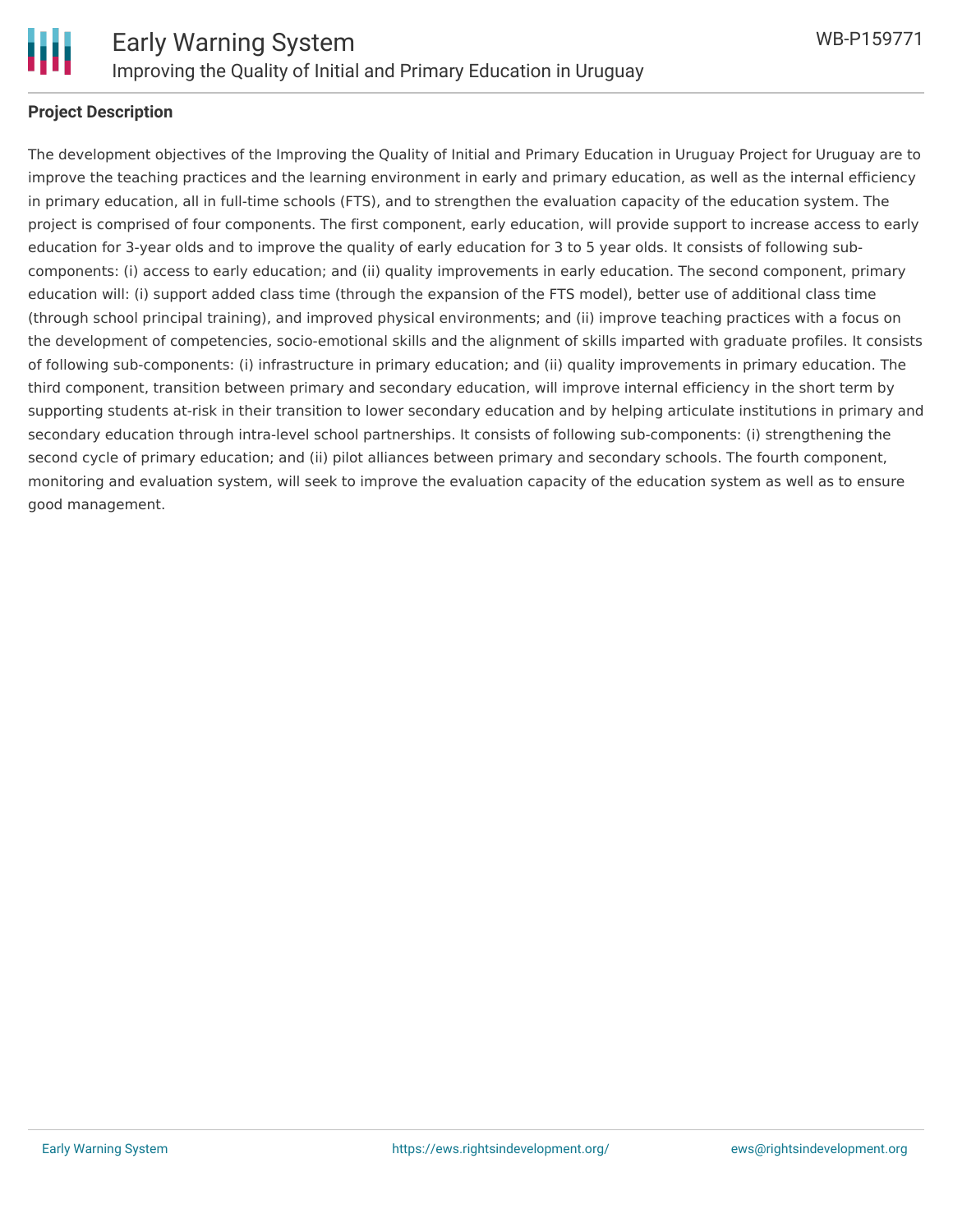

# **Investment Description**

World Bank (WB)

The World Bank, through the International Bank For Reconstruction And Development, has committed US\$40 million to this project, and there is US\$19 million in counterpart financing from the borrower. The variable–spread loan has a final maturity of 10 years, including a grace period of 5 years.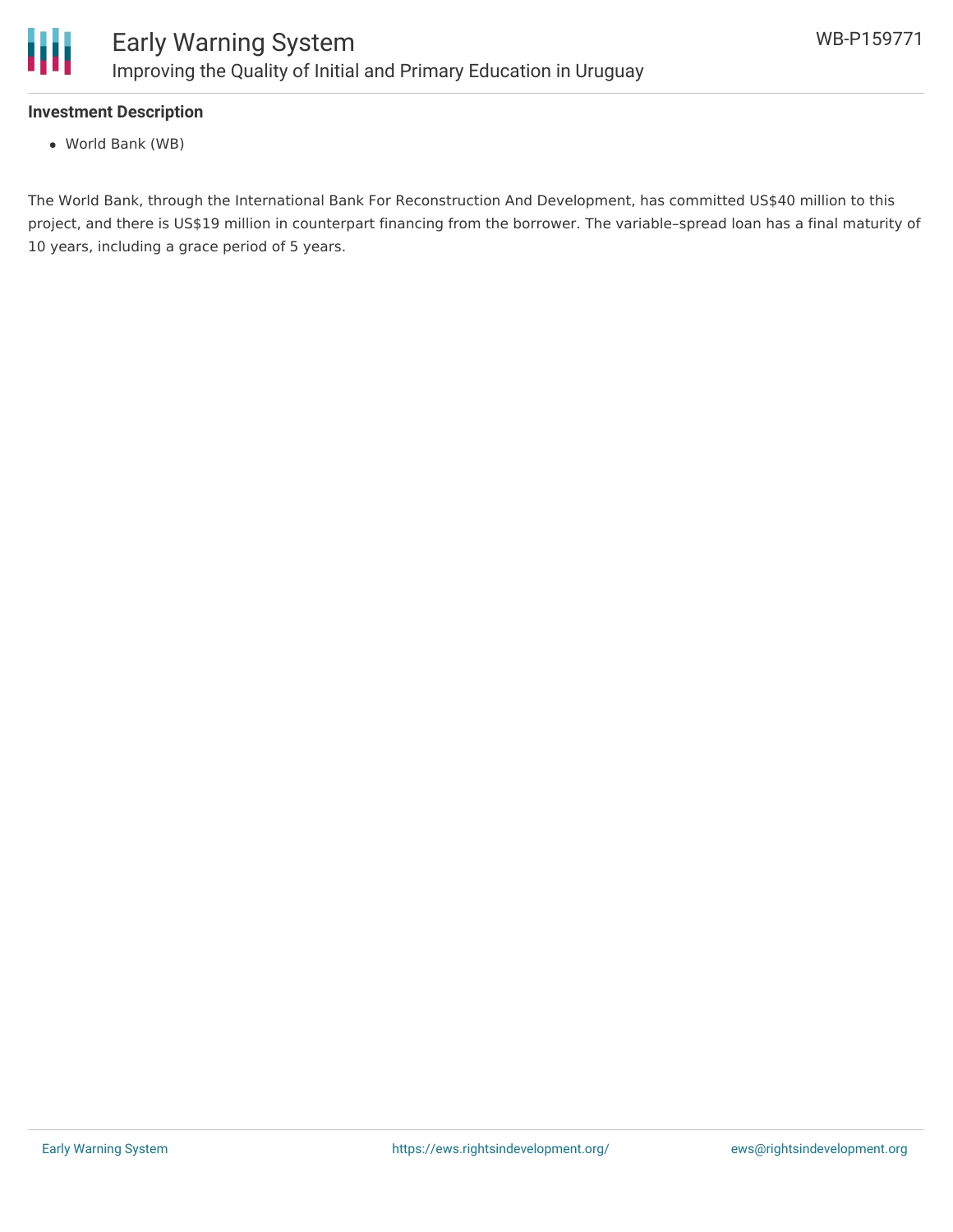

## **Contact Information**

ACCOUNTABILITY MECHANISM OF WORLD BANK

The World Bank Inspection Panel is the independent complaint mechanism and fact-finding body for people who believe they are likely to be, or have been, adversely affected by a World Bank-financed project. If you submit a complaint to the Inspection Panel, they may investigate to assess whether the World Bank is following its own policies and procedures for preventing harm to people or the environment. You can contact the Inspection Panel or submit a complaint by emailing ipanel@worldbank.org. You can learn more about the Inspection Panel and how to file a complaint at: http://ewebapps.worldbank.org/apps/ip/Pages/Home.aspx.